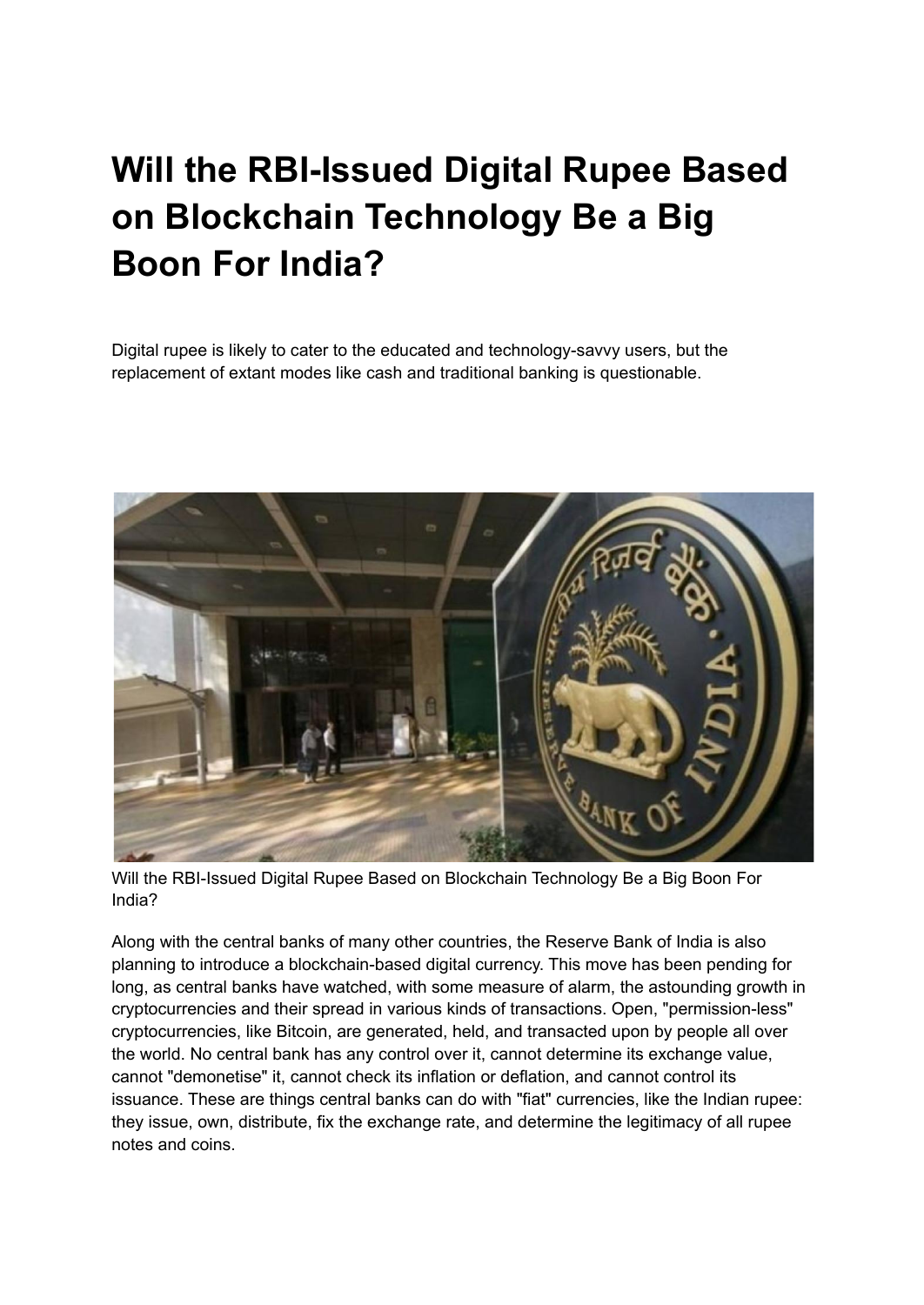With the introduction of a central bank digital currency (CBDC) in India, are we all likely to be better of? The question requires inquiry into the nature of these currencies and how they will disrupt our normal ways of dealing with currency.



A CBDC is the legal tender issued by a central bank in digital form.

As compared to cash, in addition to the decentralised nature discussed above, CBDCs have many differences. For one, they cannot be carried around like coins or notes in purses or pouches, they have to be held in sophisticated computing devices, like smartphones or tablets. There will be a cost associated with simply obtaining the device that will hold the currency and reasonable processing power of the devices (for mining, the technical term for processing cryptocurrencies), whereas cash notes and coins are available free of cost or technical requirements. Second, cash transactions are anonymous, nobody knows who gives or receives cash unless they are made through banks (by using cheques or electronic transfers), whereas CBDCs will be potentially traceable, though transactions can be pseudonymous. Third, when exchanged, cash requires physical contact, though CBDCs can be exchanged electronically.

Finally, today everybody understands cash holding and transacting well, though CBDCs are poorly understood, and will take some time for people to understand. Interestingly, many of these advantages of CBDCs are already offered by digital money through wallets and UPI, however, the basic underlying framework continues and the purpose remains divergent.

While mobile payment transactions are traceable too, like CDBC, the purpose of these payments is to perform a digital mirror of its physical counterpart – the cash in banks. The regulatory control for mobile payments is centralised and by the authorising bank or wallet, unlike the decentralised nature of any cryptocurrency where the regulatory control is not the only check but authentication is ensured by the participating nodes/users by design.